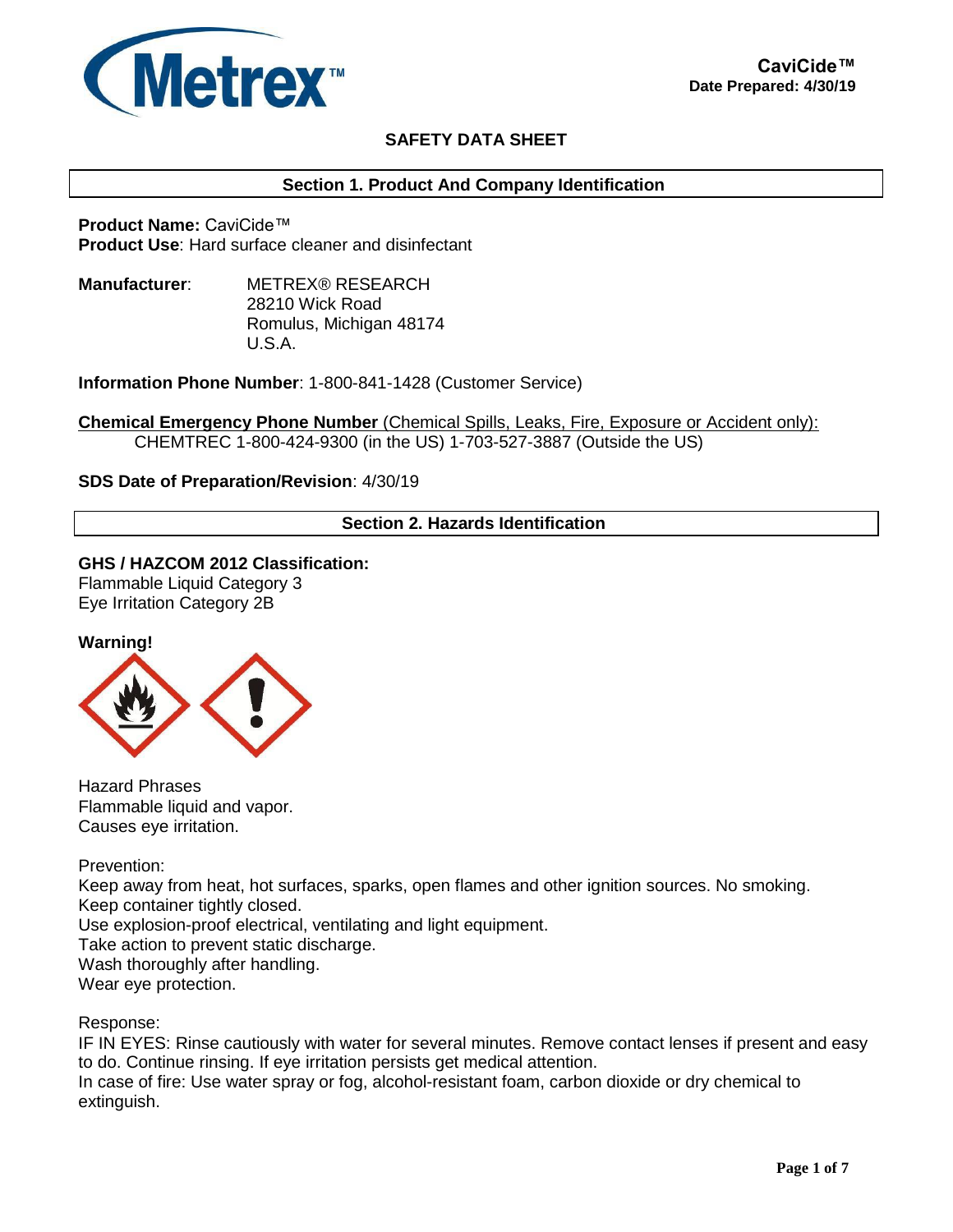

### **Storage**

Store in a well ventilated place. Keep cool.

**Disposal** 

Dispose of contents and container in accordance with local and national regulations.

## **Other hazards**: None

## **Section 3. Composition/Information on Ingredients**

| <b>Component</b>                                                | <b>CAS No.</b> | <b>Amount</b> |
|-----------------------------------------------------------------|----------------|---------------|
| Water                                                           | 7732-18-5      | 70-80%        |
| Isopropanol                                                     | 67-63-0        | 17.2%         |
| Ethylene Glycol Monobutyl Ether (2-<br>Butoxyethanol)           | 111-76-2       | $1 - 5%$      |
| Diisobutylphenoxyethoxyethyldimethylbenzyl<br>ammonium chloride | 121-54-0       | 0.28%         |

### **Section 4. First Aid Measures**

**Inhalation:** Move to fresh air if effects occur and seek medical attention if effects persist.

**Skin Contact:** Take off contaminated clothing. Rinse skin immediately with plenty of water for 15-20 minutes. Call poison control center or doctor for treatment advice.

**Eye Contact:** Hold eye open and rinse slowly and gently with water for 15-20 minutes. Remove contact lenses, if present, after the first 5 minutes, then continue rinsing. Call a poison control center or doctor for treatment advice.

**Ingestion:** If swallowed, get medical advice by calling a Poison Control Center or hospital emergency room. If advice is not available, take victim and product container to the nearest emergency treatment center or hospital. Do not attempt to give anything by mouth to an unconscious person.

**Most Important symptoms and effects, both acute and delayed:** Causes mild to moderate eye irritation. Prolonged skin contact may cause irritation. Inhalation of concentrated vapors may cause dizziness and drowsiness**.** Ingestion may cause may cause gastrointestinal irritation, nausea, vomiting and diarrhea.

**Indication of any immediate medical attention and special treatment needed:** Immediate medical attention is not required.

# **Section 5. Fire Fighting Measures**

**Suitable (and Unsuitable) Extinguishing Media:** Use water spray or fog, alcohol-resistant foam, carbon dioxide or dry chemical. Cool fire exposed containers with water.

**Specific Hazards Arising from the Chemical:** Flammable liquid and vapor. May form explosive mixtures in air at temperatures at or above the flashpoint. Flammable vapors may collect in confined areas. Vapors are heavier than air and may travel along surfaces to remote ignition sources and flashback. Fire exposed containers may rupture explosively.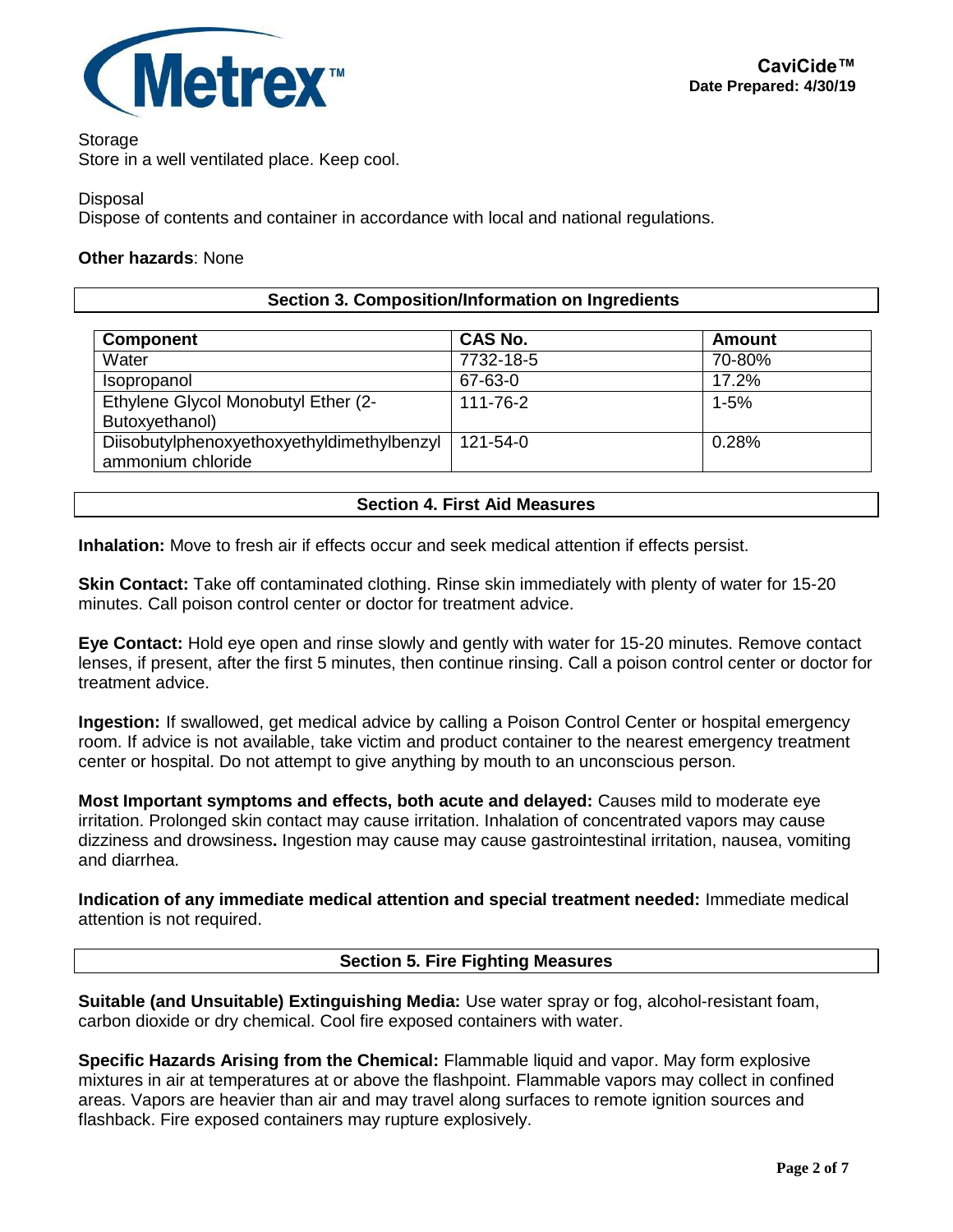

**Special Protective Equipment and Precautions for Fire-fighters:** Firefighters should wear positive pressure self-contained breathing apparatus and full protective clothing for fires in areas where chemicals are used or stored.

#### **Section 6: Accidental Release Measures**

**Personal precautions, Protective equipment, and Emergency procedures:** Avoid contact with eyes. Avoid prolonged contact with skin and clothing. Wear appropriate protective clothing as described in Section 8. Ventilate the area.

**Environmental Precautions:** Avoid release to the environment. Report spill as required by local and federal regulations.

**Methods and Materials for Containment and Cleaning up:** Eliminate all ignition sources. Ventilate area. Use explosion-proof equipment if large amounts are released. Stop leak if it is safe to do so and move containers from the spill area. Collect material with an inert absorbent material and place in appropriate, labeled container for disposal.

## **Section 7. Handling and Storage**

**Precautions for Safe Handling:** Avoid contact with eyes, skin and clothing. Wear appropriate eye protection when handling. Wash thoroughly with soap and water after handling and before eating, drinking, chewing gum, using tobacco or using the toilet. Remove and wash contaminated clothing before reuse. Flammable liquid and vapor. Keep away from heat, sparks, open flames and all other sources of ignition. Do not smoke in storage or use areas. Keep containers closed when not in use. Do not reuse empty containers.

Empty containers retain product residues and may be hazardous. Do not flame cut, drill, weld, etc. on or near empty containers, even empty.

**Conditions for Safe Storage, Including any Incompatibilities:** Store in a cool, well ventilated area away from heat, oxidizers and all sources of ignition. Do not contaminate water, food or feed by storage.

### **Section 8. Exposure Controls / Personal Protection**

### **Exposure Limits**

| <b>Chemical</b>                                                 | <b>Exposure Limit</b>                                       |
|-----------------------------------------------------------------|-------------------------------------------------------------|
| Water                                                           | None Established                                            |
| Isopropanol                                                     | 200 ppm TWA, 400 ppm STEL ACGIH TLV<br>400 ppm TWA OSHA PEL |
| Ethylene Glycol Monobutyl Ether (2-<br>Butoxyethanol)           | 20 ppm TWA ACGIH TLV<br>50 ppm TWA OSHA PEL (skin)          |
| Diisobutylphenoxyethoxyethyldimethyl<br>benzylammonium chloride | None Established                                            |

**Appropriate Engineering Controls:** General ventilation should be adequate for normal use. For operations where the exposure limits may be exceeded, mechanical ventilation such as local exhaust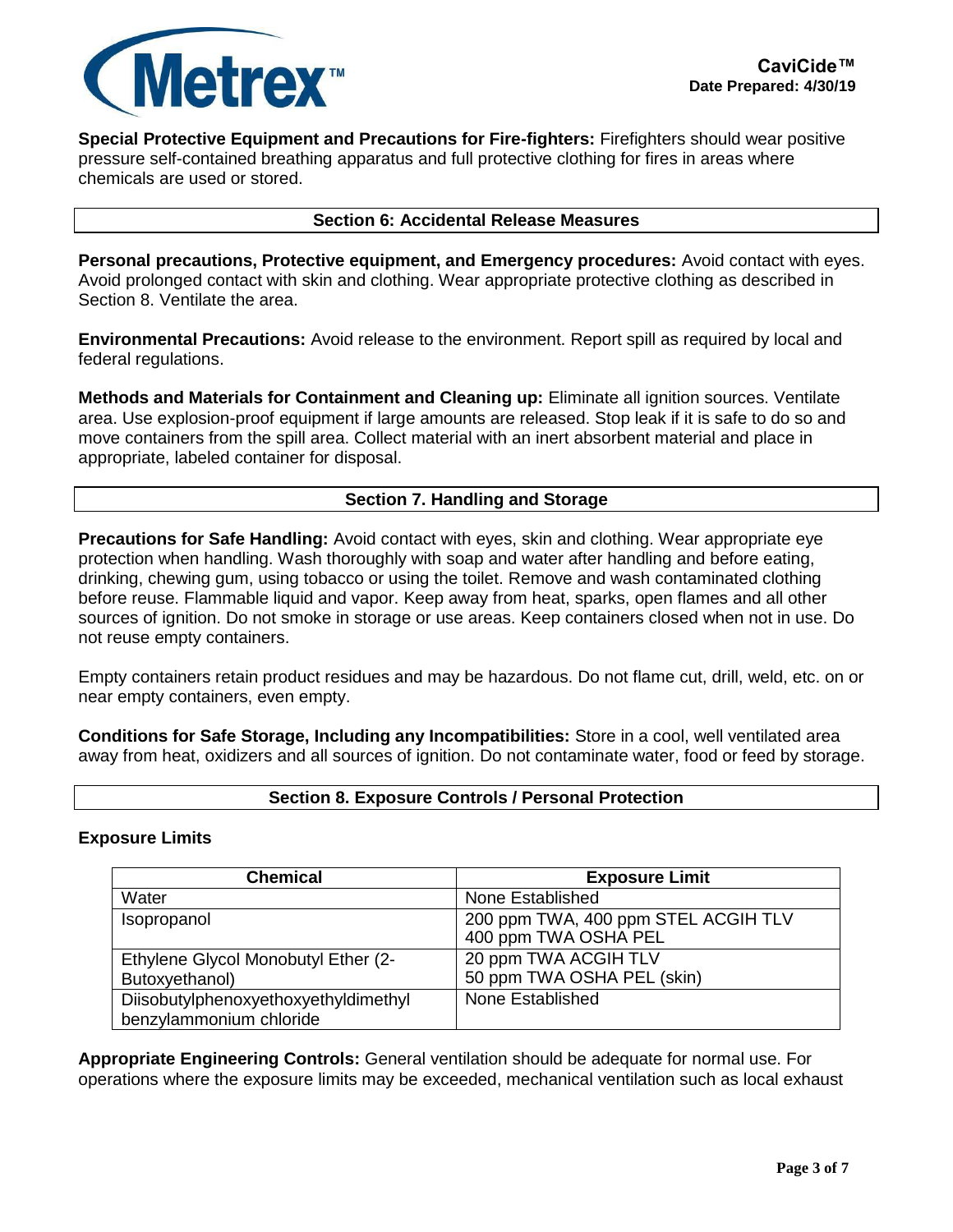

may be needed to minimize exposure. Use explosion proof electrical equipment and wiring where required.

**Respiratory Protection**: None under normal use conditions with adequate ventilation. For operations where the occupational exposure limits are exceeded, an approved respirator with an organic vapor cartridge or supplied air respirator is recommended. Equipment selection depends on contaminant type and concentration. Select in accordance with applicable regulations and good industrial hygiene practice. For firefighting, use self-contained breathing apparatus.

**Hand protection:** Impervious gloves such as butyl rubber or nitrile are recommended for operations which may result in prolonged or repeated skin contact.

**Eye Protection**: Splash proof goggles, face shield, or safety glasses are recommended if splashing is possible.

**Skin Protection:** Wear protective clothing if needed to avoid prolonged/ repeated skin contact. Contaminated clothing should be removed and laundered before re-use.

**Hygiene measures:** Suitable eye wash and washing facilities should be available in the work area.

| <b>Section 9. Physical and Chemical Properties</b> |                                      |                                |                                |  |
|----------------------------------------------------|--------------------------------------|--------------------------------|--------------------------------|--|
| Appearance:<br><b>Odor Threshold:</b>              | Clear liquid.<br>0.001 ppm (ethylene | Odor:<br>pH:                   | Alcohol<br>11.0-12.49          |  |
|                                                    | glycol monobutyl<br>ether)           |                                |                                |  |
| <b>Melting/Freezing</b><br>Point:                  | Not determined                       | <b>Boiling</b><br>Point/Range: | Not determined                 |  |
| <b>Flash Point:</b>                                | 28.3°C (83°F)                        | <b>Evaporation Rate:</b>       | Not determined                 |  |
| <b>Flammability: (Solid,</b>                       | Not applicable                       | <b>Flammability</b>            | LEL: 2%                        |  |
| Gas)                                               |                                      | Limits:                        | UEL: 12.7%                     |  |
| <b>Vapor Pressure:</b>                             | 43.3 mmHg @ 20°C<br>(isopropanol)    | <b>Vapor Density:</b>          | 2.1 (isopropanol)              |  |
| <b>Relative Density:</b>                           | 0.972                                | <b>Solubilities:</b>           | Completely soluble in<br>water |  |
| <b>Partition Coefficient:</b><br>(N-Octanol/Water) | Not determined                       | Autoignition<br>Temperature:   | Not determined                 |  |
| <b>Decomposition</b><br>Temperature:               | Not determined                       | <b>Viscosity:</b>              | Not determined                 |  |

**Other:** None required under normal conditions of use.

# **Section 10. Stability and Reactivity**

**Reactivity:** Not reactive at ambient temperatures.

**Chemical Stability:** Stable.

**Possibility of Hazardous Reactions:** Not reactive.

**Conditions to avoid:** Heat, sparks, flames and all other sources of ignition.

**Incompatible Materials:** Strong oxidizing agents, acids and strong reducing agents.

**Hazardous decomposition products:** Thermal decomposition will produce carbon monoxide, carbon dioxide, nitrogen oxides, amines, chlorine and hydrogen chloride.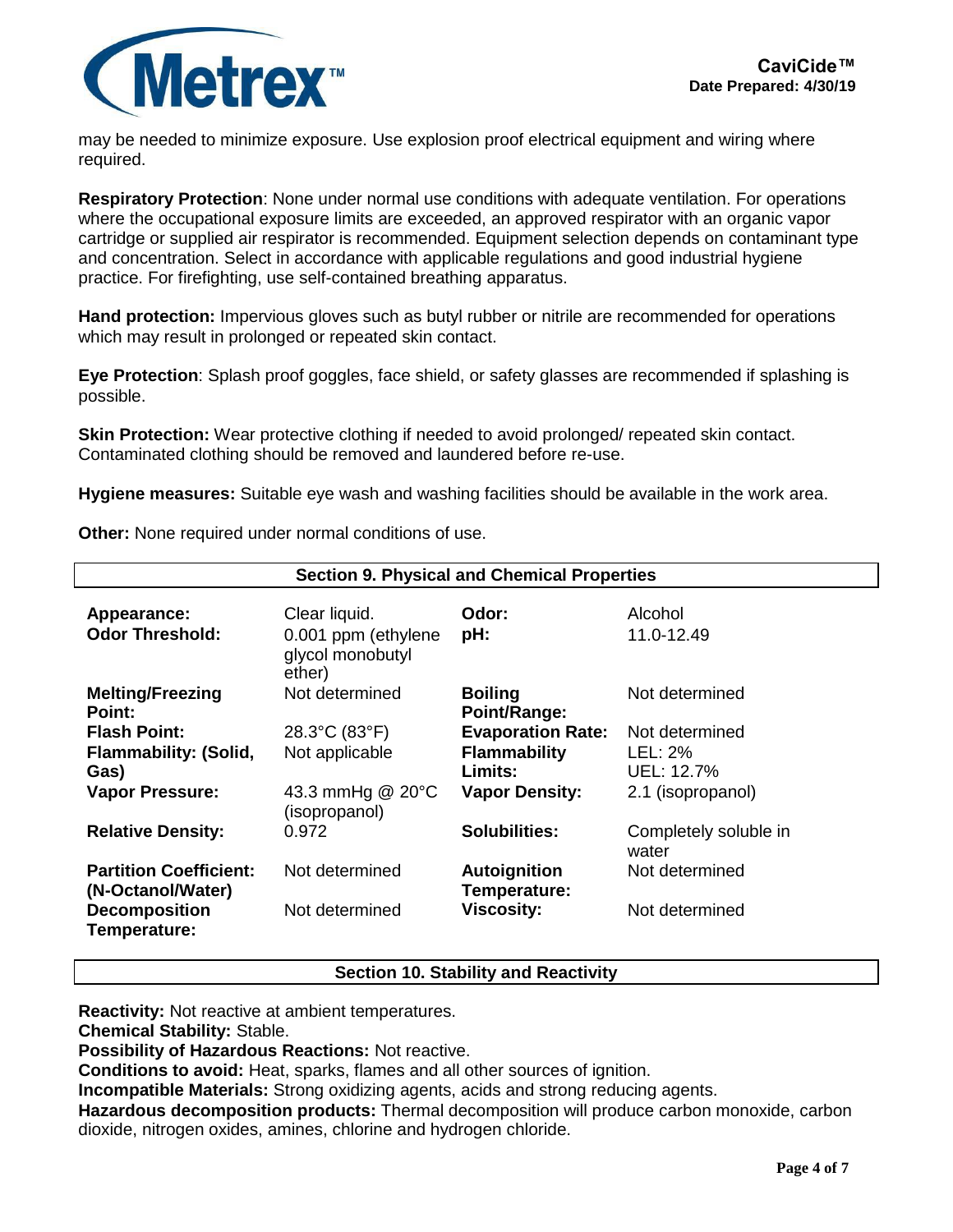

## **Section 11. Toxicological Information**

## **Potential Health Effects:**

**Inhalation:** May cause irritation of the nose, throat and upper respiratory tract. High vapor concentrations may produce nausea, vomiting, headache, dizziness, drowsiness, weakness, fatigue, narcosis and possible unconsciousness. Not acutely toxic in rats.

**Skin Contact:** Prolonged or repeated exposure may cause mild irritation. No signs of toxicity or irritation were observed in a dermal toxicity study in rabbits. Non-irritating in a primary irritation study with rabbits. Negative in a skin sensitization study with guinea pigs.

**Eye Contact:** May cause eye irritation. Moderate irritant in an eye irritation study with rabbits. Effects reversed in 7 days.

**Ingestion:** Ingestion may cause gastrointestinal disturbances and central nervous system effects such as headache, dizziness, drowsiness and nausea. Not acutely toxic in rats.

**Chronic Hazards**: None known.

**Medical Conditions Aggravated By Exposure**: None currently known.

**Carcinogen**: None of the components is listed as a carcinogen or potential carcinogen by IARC, NTP, ACGIH, or OSHA.

### **Acute Toxicity Values for CaviCide:**

LD50 Oral Rat >5000 mg/kg, LD50 Dermal Rat >2000 mg/kg, LC50 inhalation LC50 rat >2.08 mg/L

#### **Section 12. Ecological Information**

This product is classified as Acute Aquatic Toxicity Category 3 based on the GHS criteria for aquatic toxicity. Harmful to aquatic life.

**Toxicity:** No toxicity data available for product.

Isopropanol: LC50 fathead minnows 11,130 mg/L/48 hr; LC50 brown shrimp 1400 mg/L/48 hr Diisobutylphenoxyethoxyethyldimethylbenzylammonium chloride**:** LC50 pimephales promelas 1.6 mg/L/96 hr, LC50 lepomis macrochirus 1.4 mg/L/96 hr.

**Persistence and degradability:** Isopropanol and 2-butoxyethanol are readily biodegradable in screening tests. Diisobutylphenoxyethoxyethyldimethylbenzylammonium chloride is not readily biodegradable.

**Bioaccumulative Potential:** Isopropanol has an estimated BCF of 3 suggesting that the potential for bioaccumulation is low.

**Mobility in Soil:** Isopropanol is expected to have very high mobility in soil.

**Other Adverse Effects:** None known.

**Section 13. Disposal Considerations**

**Page 5 of 7 Solution Disposal:** Discharge residual and unused solutions in accordance with Federal, State, and local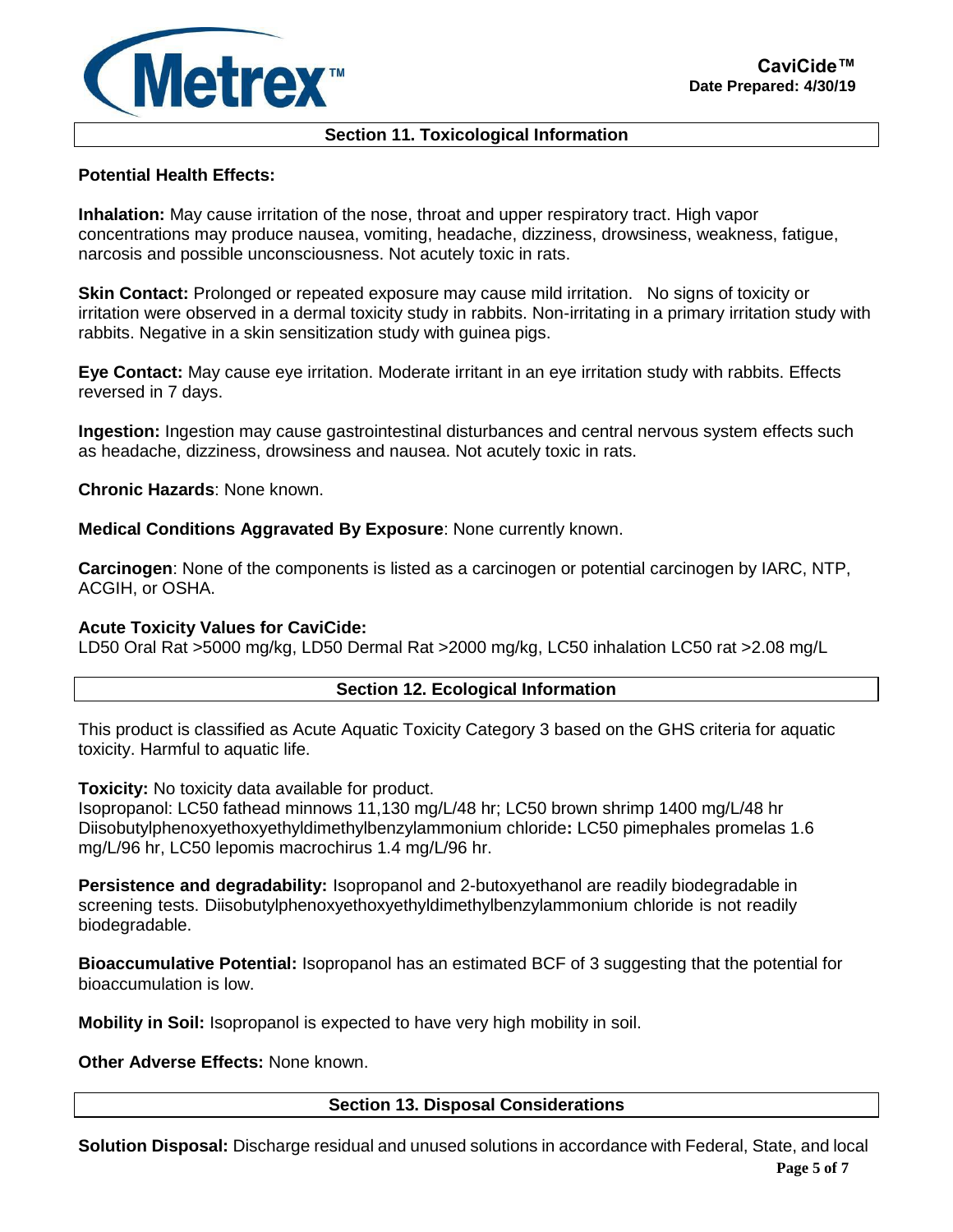

regulations. For used solution, the waste solution must be characterized by the generator and disposed of in accordance with Federal, State, and local regulations.

**Container Disposal:** Nonrefillable container. Do not reuse or refill this container. Offer for recycling, if available. If recycling is not available, discard in accordance with hospital policy.

|                             | <b>UN Number</b> | <b>UN Proper Shipping Name</b>                              | <b>Hazard</b><br>Class(s) | <b>Packing</b><br>Group | <b>Environmental</b><br><b>Hazards</b> |
|-----------------------------|------------------|-------------------------------------------------------------|---------------------------|-------------------------|----------------------------------------|
| <b>US DOT</b>               | None             | Not Regulated per alcohol<br>exception (49CFR<br>173.150(e) | None                      | None                    | None                                   |
| <b>EU</b><br><b>ADR/RID</b> | <b>UN1987</b>    | Alcohols, n.o.s.<br>(Isopropanol)                           | 3                         | Ш                       | None                                   |
| <b>IMDG</b>                 | <b>UN1987</b>    | Alcohols, n.o.s.<br>(Isopropanol)                           | 3                         | Ш                       | None                                   |
| <b>IATA/ICAO</b>            | <b>UN1987</b>    | Alcohols, n.o.s.<br>(Isopropanol)                           | 3                         | Ш                       | None                                   |

### **Section 14. Transport Information**

**Transport in bulk (according to Annex II of MARPOL 73/78 and the IBC Code):** Not applicable – product is transported only in packaged form.

**Special precautions:** None identified

|  | <b>Section 15. Regulatory Information</b> |  |
|--|-------------------------------------------|--|
|  |                                           |  |

### **U.S. Federal Regulations:**

**EPA SARA 311/312 Hazard Classification:** Refer to Section 2 for OSHA Hazard Classification

**EPA SARA 313: This Product Contains the Following Chemicals Subject to Annual Release Reporting Requirements Under SARA Title III, Section 313 (40 CFR 372):**

| Ethylene Glycol Monobutyl Ether | 111-76-2 | $1 - 5%$ |
|---------------------------------|----------|----------|
| (Glycol Ether)                  |          |          |

**Protection of Stratospheric Ozone:** This product is not known to contain or to have been manufactured with ozone depleting substances as defined in 40 CFR Part 82, Appendix A to Subpart A.

**CERCLA SECTION 103:** This product is not subject to CERCLA reporting requirements; however, many states have more stringent release reporting requirements. Report spills required under federal, state and local regulations.

**US EPA Registered Pesticide:** This chemical is a pesticide product registered by the United States Environmental Protection Agency and is subject to certain labeling requirements under federal pesticide law. These requirements differ from the classification criteria and hazard information required for safety data sheets (SDS), and for workplace labels of non-pesticide chemicals. The hazard information required